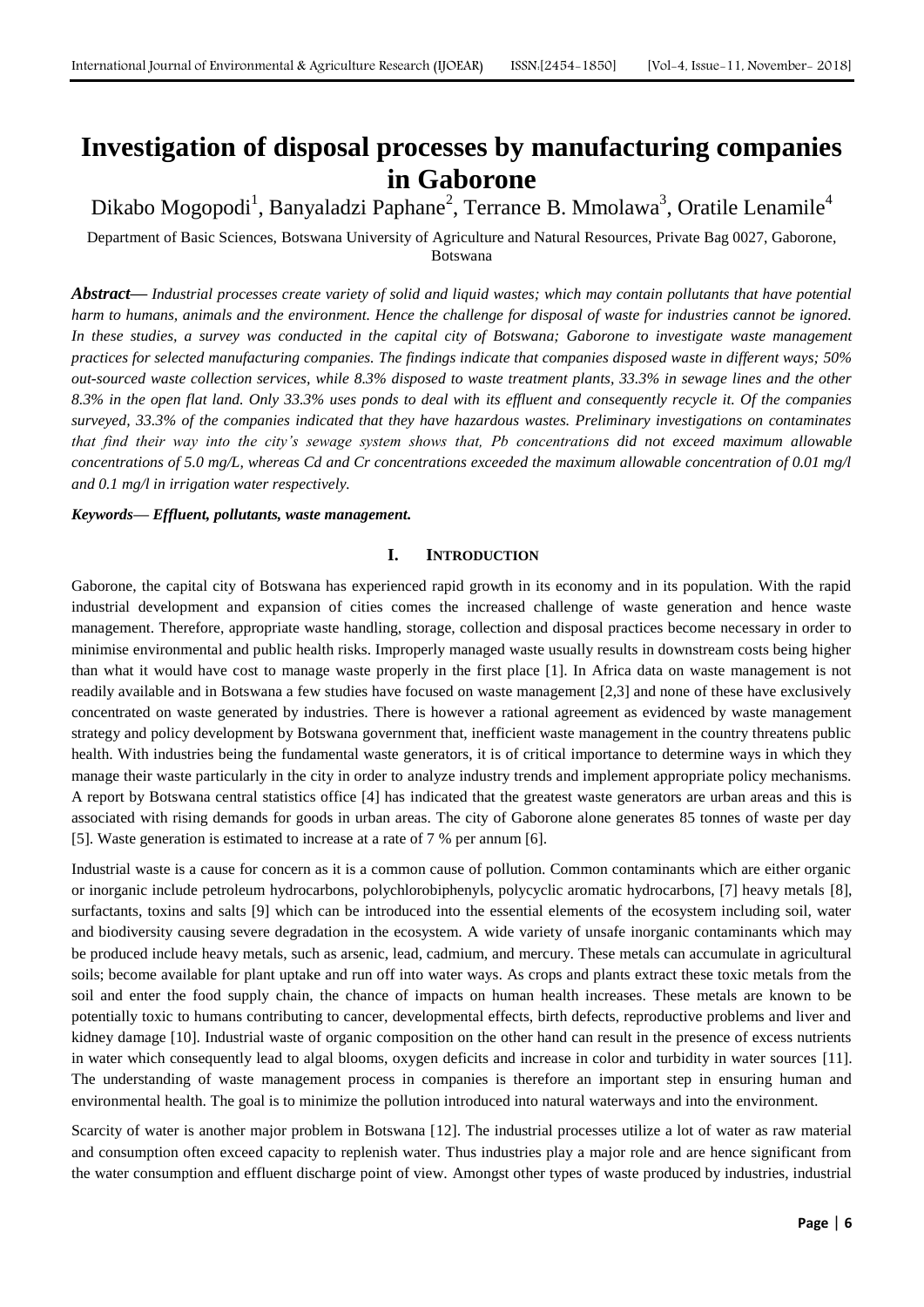effluent is one of the main important ones. If the effluents are discharged into natural watercourses, surface and ground water pollution will result. This will be a huge problem in Botswana as the country is largely dependent on groundwater sources for their livelihood, particularly the farming community and rural populations in Botswana. The introduction of toxic substances from industrial effluents to agricultural environments will only add to their concentrations in underground water and cause damage to aquifers which the country is working so hard to protect. To overcome challenges associated with waste management and raw materials depletion, many industries are following the hierarchy of waste management; that is reducing the waste quantity, reusing or recycling and often recovering their waste as well treating their waste before disposal. If these strategies are implemented, Botswana will maintain its pristine and healthy environment to be enjoyed by future generations. Therefore from this view point a study was carried out to investigate industrial waste management practices in selected industries in Gaborone and assess whether industries are knowledgeable in waste management practices.

## **II. MATERIALS AND METHODS**

## **2.1 Survey of waste management practices for selected manufacturing companies**

#### **2.1.1 Description of the sample and Research design**

The target population was 15 industries which included manufacturing industries and one water treatment plant in Gaborone, the capital city of Botswana. The companies were picked from different locations of Gaborone; 5 from Gaborone north, 5 from Gaborone central and 5 from Gaborone South even though only 12 questionnaires were returned. The companies included battery manufacturing companies, chemical producing companies, food processing (which were poultry processing, milling company and drink producing company) and those of non-food solid products (that is cement producing, plastic and soap industries) as well as fibre glass processing company. The researchers used quantitative non-experimental design for sampling and research design (Johnson and Christensen, 2000).

#### **2.1.2 Sampling procedure**

The research design used was case study to allow an interactive data gathering of data. Probability sampling method in the form of simple random sampling was used to select 15 industries as the population study. Then seven of the industries which were part of the sample were chosen using purposive sampling so as to obtain homogenous groups of manufacturing industries. The survey was directed to staff holding managerial or supervisory posts or middle management.

#### **2.1.3 Survey Instrument and Design**

A self-administered questionnaire was used to collect data from the sampled companies in order to obtain information about participant's feelings, perceptions and attitudes. The questionnaire consisted of two parts of closed ended questions. The first part was used to describe the demographic characteristics of the respondents such as gender, while the second part was used to enquire on waste handling and disposal processes. The questions were tested for content validity by circulating it among 5 lecturers at the Botswana University of Agriculture and Natural Resources, Basic Science Department to examine the questionnaire for errors and for content validity. The reliability of the instrument was determined by conducting a pilot test on 3 industries which were not part of the sample but similar to the sampled group in Gaborone area. The feedback from the pilot test was used to improve the final questionnaire. The format of reliability that was used is test re-test. Then results of the 2 test re-test were correlated to test the consistency of the respondents on the same questions.

#### **2.1.4 Data collection procedure**

Data was collected through a self-administered questionnaire to provide a personal conduct with the participants.

#### **2.1.5 Data analysis technique**

Statistical Package for Social Sciences version 16 (SPSS) was used to analyze quantitative data. Descriptive analyses in the form of frequency were used on demographic data and on likert scale responses.

# **2.2 Water and plant analysis of samples collected from sewage plant treatment**

# **2.2.1 Sampling**

Because companies indicated disposal of effluent to the Gaborone City's sewage network, a study was conducted to quantify the heavy metals in present in treated sewage water collected from the irrigation system at Oodifarms.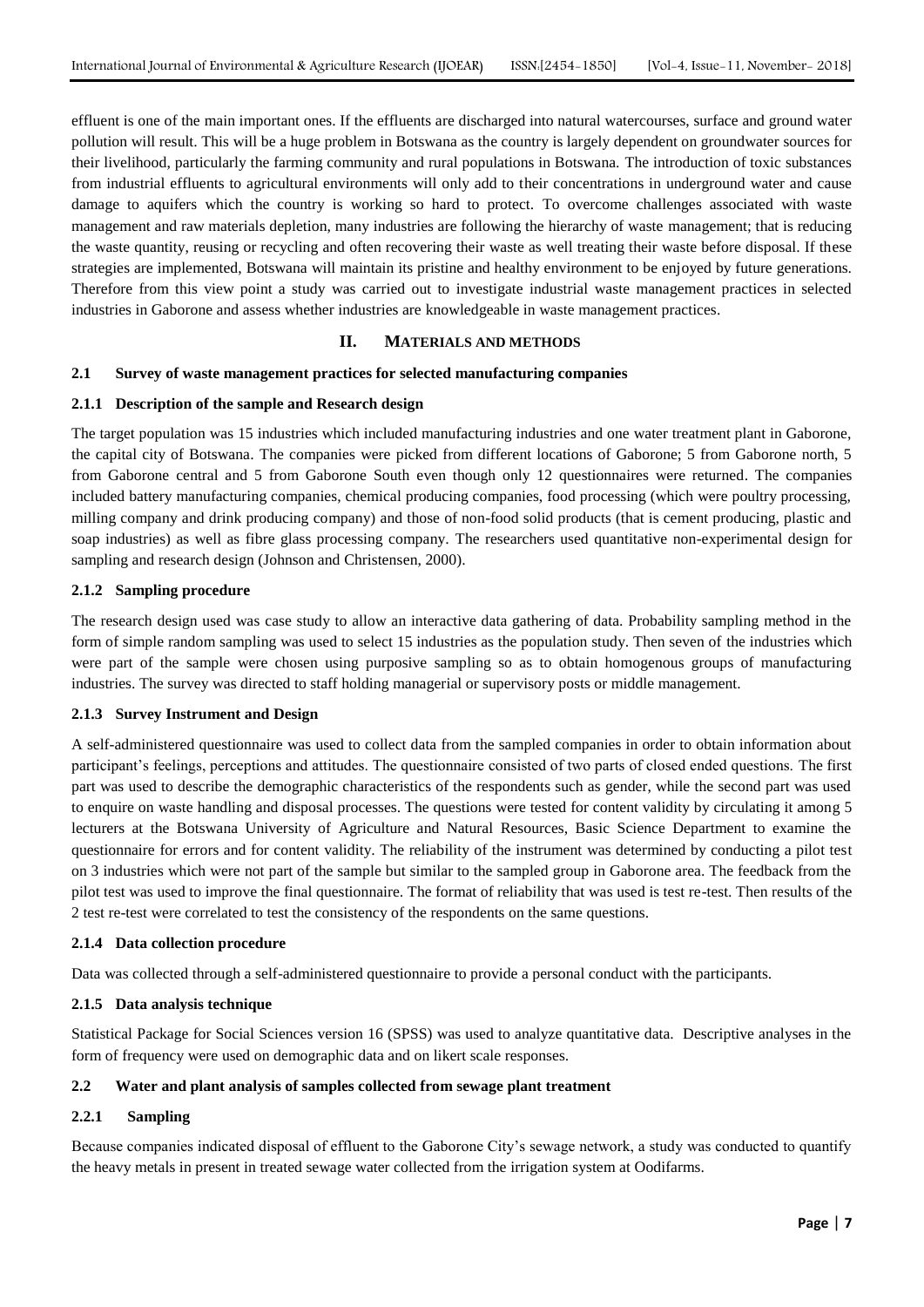## **2.2.2 Laboratory Analysis of Sewage Water**

The water samples were filtered through a 0.45 mm whatman filter paper to remove all the suspended solids and acidified with 2% nitric acid. The minerals in water were analyzed according to the method developed by American Public Health Association (1976), modified by Lewis (1987). Stock standards (certified single elements purchased from Sigma Aldrich) for Pb, Cd and Cr were used to prepare working standards. For calibration purposes, four standards were used and ultra-pure water acidified with 2 % HNO3 was used as a calibration blank. Inductively coupled plasma optical emission spectrometry (ICP-OES) was used to determine heavy metal levels in sewage water.

# **III. RESULTS AND DISCUSSION**

## **3.1 Demographics characteristics of respondents**

Results as shown in TABLE 1 indicate the demographic characteristics of respondents. Gender data showed some biasness in people holding managerial or supervisory posts from companies in Gaborone because 92% of respondents were males and only 8% were female.

The most common age of participants ranged between18 and 44 years with 67%, followed by 33.3% of age 45 years and above. This could be due to the fact that the working class is concentrated around 18 to 44 years of age. This age bracket represents the youth age within the population with potential to be trained in waste management practices.

| <b>Gender</b>                                   | <b>Frequency</b> | <b>Percent</b> |  |
|-------------------------------------------------|------------------|----------------|--|
| Male                                            | 11               | 92             |  |
| Female                                          | 1                | $\,8\,$        |  |
| <b>Total</b>                                    | 12               | 100.0          |  |
| Age categories                                  |                  |                |  |
| $18 - 34$<br>$35 - 44$<br>$45 - 54$<br>Above 55 | $\overline{4}$   | 33             |  |
|                                                 | $\overline{4}$   | 33             |  |
|                                                 | $\overline{2}$   | 17             |  |
|                                                 | $\overline{2}$   | 17             |  |
| <b>Total</b>                                    | 12               | 100            |  |
| <b>Occupation</b>                               |                  |                |  |
| <b>Sales Manager</b>                            | $\overline{2}$   | 17             |  |
| <b>Production Manager</b>                       | 5                | 42             |  |
| <b>Managing Director</b>                        |                  | $\,8\,$        |  |
| <b>Bio-Security Officer</b>                     | 1                | $\,8\,$        |  |
| Risk project manager                            | $\overline{2}$   | 17             |  |
| Risk Control Officer                            | 1                | $\,8\,$        |  |
| <b>Total</b>                                    | 12               | 100            |  |

**TABLE 1 DEMOGRAPHICS CHARACTERISTICS OF RESPONDENTS**

# **3.2 Nature of Companies**

The companies were grouped into 3 categories as shown in TABLE 2. The outcome of the study has shown that 75% of the companies sampled produce non-food products. These non-food processing industries heavily relied on the use of chemicals and therefore chemical waste handling and disposal become very important. The main materials used are also shown in TABLE 2; 58 % of the manufacturing companies involved in the study used solids such as fibre glass, cement and crop grains as their main material for production. 33 % used liquid and 8 % used both liquid and micro-organisms especially viruses to make animal vaccines.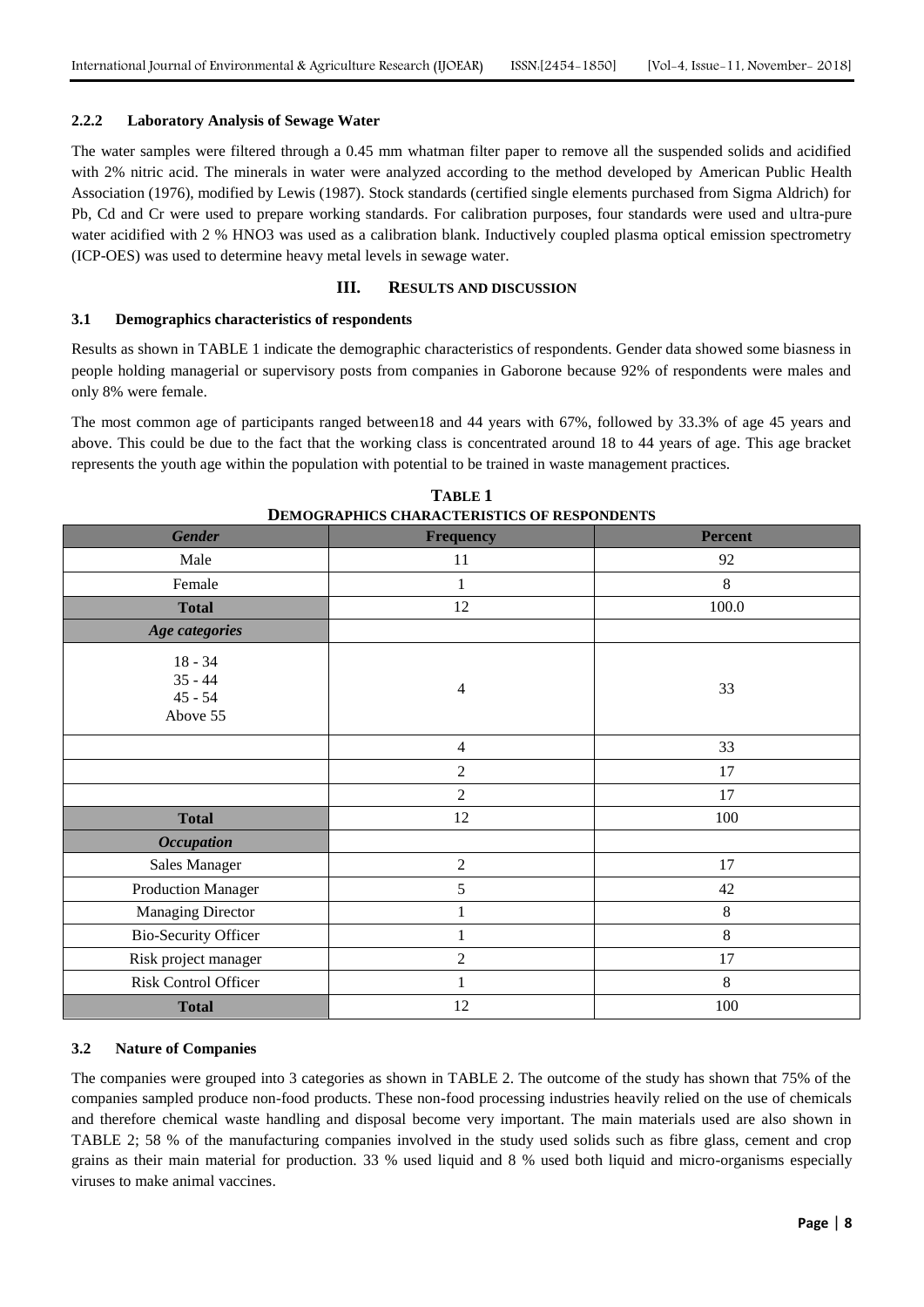| <b>Nature of company</b>   | <b>Frequency</b> | % of total companies surveyed |
|----------------------------|------------------|-------------------------------|
| Food processing            |                  | 25                            |
| Non food solid producing   |                  | 50                            |
| Non food liquid producing  |                  | 25                            |
| <b>Total</b>               |                  | 100                           |
| <b>Main materials used</b> |                  |                               |
| Liquid                     |                  | 33.3                          |
| Solid                      |                  | 58.3                          |
| Liquid and microorganism   |                  | 8.3                           |
| <b>Total</b>               |                  | 100                           |

**TABLE 2 NATURE OF COMPANIES AND TYPE OF MAIN/RAW MATERIALS USED**

# **3.3 Classification of waste disposed by companies under study**

## **3.3.1 Classification by state (liquid or solid)**





More than 50% of the companies produce solid waste, 25% produce liquid waste and 17% produce both liquid and solid waste as shown in Fig. 1. It is not surprising that the production of solid waste was highest because 58 % of the companies studied used solid as their major raw material. When substantial amount of solid is used this will result in substantial amount of solid waste. A study by Kgati and Bolaane (2001) [13] attributed the deterioration of environmental quality in Botswana to improper solid waste collection and disposal methods used in Botswana. Solid waste is a global problem and in 1996 the Economic Commission for Africa report named Botswana as one of the largest producer of solid waste in Africa.

Some of the solid waste produced has potential of being toxic. Cement for instance, contains a lot of chemicals including calcium oxide, silica, aluminia and iron oxide which have the potential of being environmentally destructive. It contains traces of free crystalline silica, and exposure to respirable free crystalline silica may aggravate lung diseases. Moreover, adding water to cement results in hydration and produces caustic calcium hydroxide which contains trace metals known to cause cancer [14]. Fiberglass dust also is an acute physical irritant to the eyes, skin and respiratory tract. It is normally used with other chemicals during fabrication such as organic peroxide, cobalt compounds and acetone. All these chemicals are health hazards when inhaled and are also flammable or explosive [15]. Moreover the majority of municipal plants in Botswana treat the settled sewage liquid using aerobic biological processes where microorganisms which will only consume biodegradable soluble organic contaminants and leave out the inorganic contaminants. Thus hazardous materials of chemical nature are left untreated. When this happens the inorganic contaminants will move into the food chain and consequently affect living organisms [16].

#### **3.3.2 Classification by nature (hazardous or non-hazardous waste)**

Results as shown in Fig. 2 indicated that 33.3% of the companies produce hazardous wastes. Hazardous materials produced include sulphuric acid, clinical wastes, used turpentine, fibre glass off cuts, used viruses and used oil. Production of hazardous waste was not exclusive to non-food industries as some food processing industries also indicated that they produce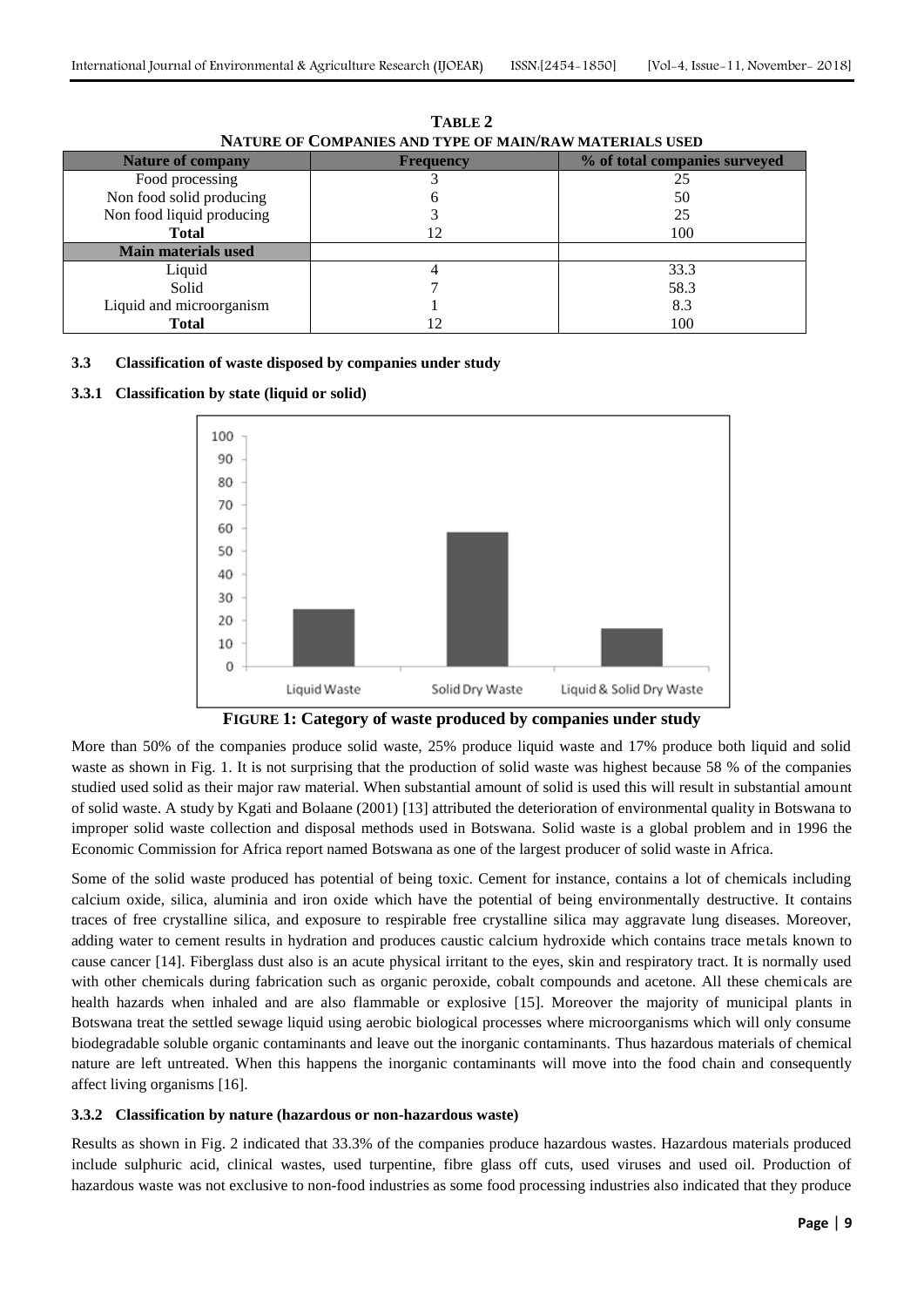hazardous waste. 42% of the companies did not answer the question on whether or not they produce hazardous waste and thus they could not answer subsequent question on how they dispose such hazardous waste. Obviously this is a sensitive issue which could be tied to the respondents knowing that there is existence of non-compliance or it just might be a personal choice. Furthermore, the brewing company indicated that they have measures in place to assess hazards present in effluents and detected contents of their effluent before it is discharged to the municipal sewerage line.



**FIGURE 2: Nature of waste produced by companies under study (Hazardous and non-hazardous waste)**

# **3.4 Waste management methods of waste by companies**

| WASTE MANAGEMENT METHODS USED BY COMPANIES UNDER STUDY |                |  |
|--------------------------------------------------------|----------------|--|
| <b>Waste management methods</b>                        | <b>Percent</b> |  |
| Flash through the drainage system                      | 16.7           |  |
| Dispose to waste treatment plant                       | 8.3            |  |
| Use of big containers                                  | 16.7           |  |
| Outsource a company                                    | 50.0           |  |
| Dispose to waste treatment plant &Out source a company | 8.3            |  |
| <b>Total</b>                                           | 100.0          |  |

**TABLE 3**

A total of 58.3 % of the companies indicated that they out-source services from other companies for waste collection and disposal. This is a smart move because engaging specialists make one to focus on his core business as specialists will take care of the waste including hazardous waste material. 17 % of the companies indicated the use of special containers specially designed for safe handling and transportation of hazardous wastes such as tankers which are used for hazardous liquid waste in order to avoid spillage of such waste in public areas and in trucks. Safe transportation of hazardous waste is an important national issue, the movement of hazardous materials encompasses greater safety concern because hazardous waste can be used for terrorism purpose in this era.

A total of 33.3 % of the companies flash their liquid waste through the drainage where it will be taken to the city sewage waste water treatment plant. The challenge is that these companies do not have instruments which check the properties of this liquid waste. It is vital to have knowledge of waste contents because it assists in separating wastes and knowing how and where to dispose it. When every waste material is disposed inappropriately, chances of pollution are minimised. 17% of the companies used big containers for storage of waste. Containerization is an important aspect in maintaining the integrity of the waste. This waste in containers as the respondents indicated is then subsequently collected by other companies so as to use the waste as raw material for recycling. Some of this waste included paper and plastic material. Materials exchanges are an effective and inexpensive way to find new users and uses for waste. Byproduct recovery as a fall out of manufacturing process creates ample scope for revenue generation thereby offsetting the costs substantially. In Botswana, private sector that are currently recycling generate over 3 million BWP in annual turnover. Recycling plays a big part in the environment particularly when recycling wastes which are non-biodegradable and hard to get rid of. Furthermore the volumes of recycled materials are usually lower than those generated from recycled waste.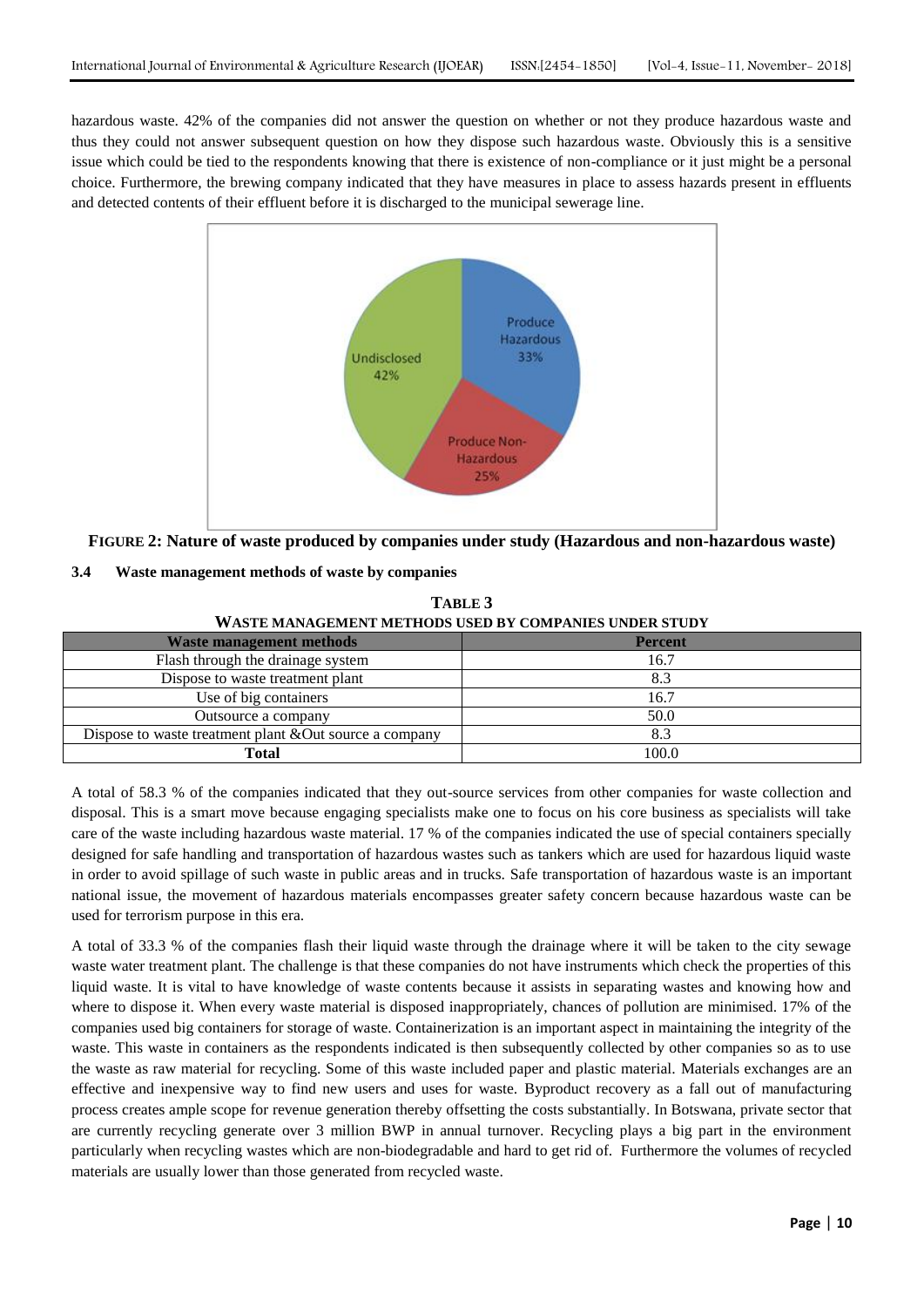

**FIGURE 3: Indications of whether companies recycle their materials and whether they re-use materials**

As shown in Fig. 3; 58.3 % of the companies indicated that they recycle their waste and 85.7 % of these indicated that they reuse the recycled materials. Of the companies that recycle waste, 17% recycle liquid waste and 33% recycle solid waste. Among this was a brewing industry which indicated that it recycles its effluent and uses it for irrigation and cleaning. Being very rich in organic matters, the utilization of effluents from alcohol manufacturing in agricultural fields creates organic fertilization in the soil which raises the pH of the soil, increases availability of certain nutrients and capability to retain water and also improves the physical structure of soil. Before use, the company indicated that the effluent is diluted 2-3 times before application on crops. The irrigation with brewery industry wastewater seems to be an attractive agricultural practice which not only augments crop yield but also provides a plausible solution for the land disposal of the effluents. One cubic meter of methanated effluent from alcohol brewing contains nearly 5 kg of potassium, 300 grams of nitrogen and 20 grams of phosphorus [17].

More than 80% of participants were in agreement that recycling reduces cost of buying materials as recycled materials can be reused in the company as shown in Fig. 4. Recycling makes industrial processes more resource-efficient.



**FIGURE 4: Result of recycling materials economic projection**

A poultry processing company showed that it uses ponds to deal with its effluent and then treat it to produce water which is reused for irrigation. They also indicated that they produce sludge which is dried and used as organic fertilizer. This can enhance soil nutrients. Poultry manure is known to improve soil retention and uptake of plant nutrients and increases the number and diversity of soil micro-organisms [3] and this is particularly attractive for Botswana soils which are known to have low phosphorous content.

The study indicates that of the companies that had their waste material in a liquid form, 50% treated their waste before disposing it to minimise harm to the end source. 33.3% showed that it uses ponds to deal with its effluent and consequently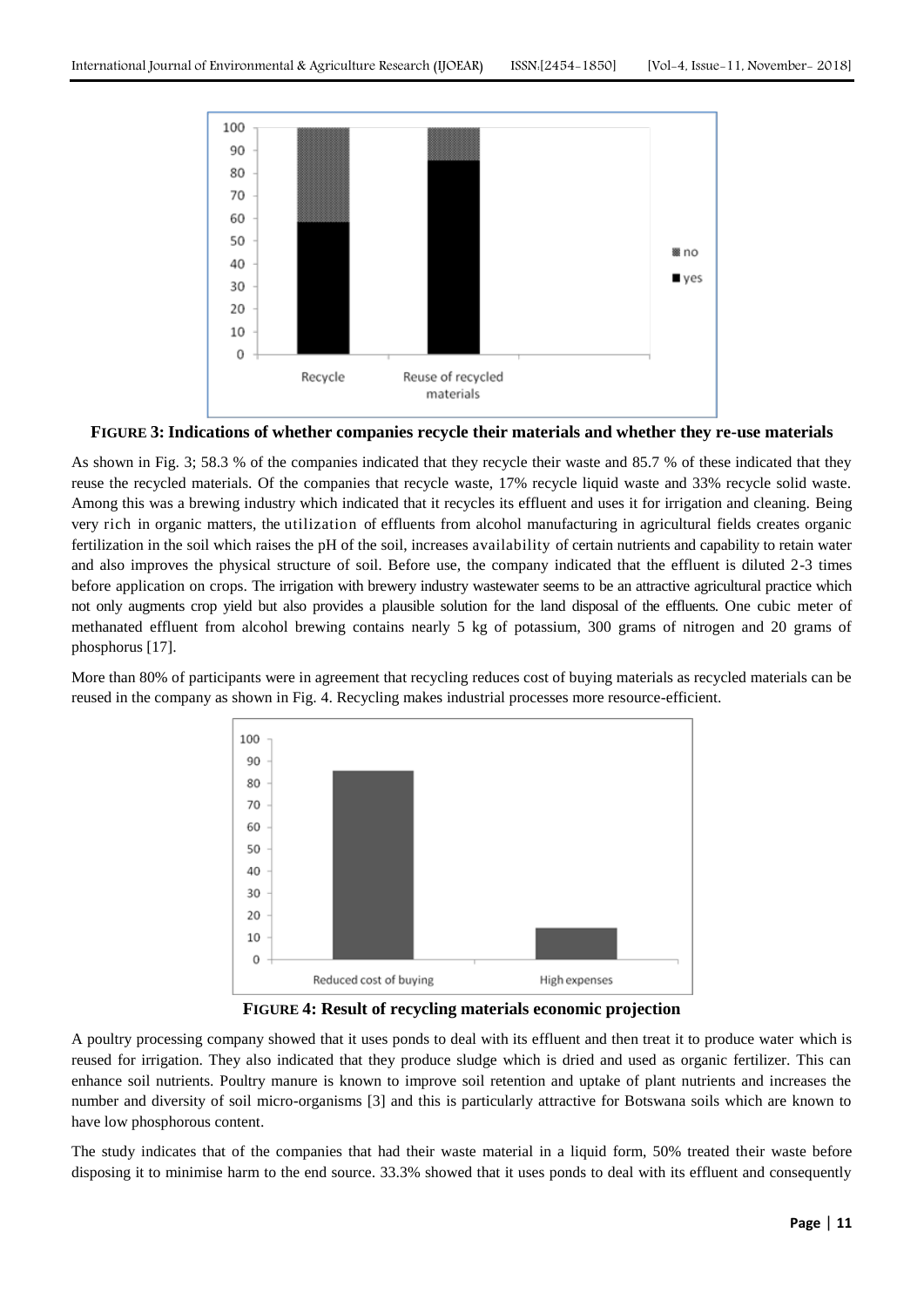recycle it. By treating the effluent prior to disposal, the toxicity is decreased and this can reduce potentially harm to the environment. Treatment can also make a waste amenable for reuse or recycling.



**FIGURE 5: Result of recycling materials economic projection**

Of the companies that treated disposed effluent, 17 % disposed treated effluent in natural streams, 67 % in sewage lines and the other 17% in the open flat land as shown in Fig. 5. If the effluent is not well treated considering that it goes into natural streams, it has potential to harm living organisms and domesticated animals and plants in that area.



**FIGURE 3: Evaluation of treatment and disposal by various industries**

# **3.4.1 Concentration of Heavy Metals in Water collected from the city sewage waste water treatment plant**

**TABLE 4 HEAVY METALS CONCENTRATION (mg/L) OF SEWAGE WATER**

| <b>Sample No</b> | <b>Lead</b> | <b>Cadmium</b> | <b>Chromium</b> | <b>Nickel</b> |  |
|------------------|-------------|----------------|-----------------|---------------|--|
|                  | 0.13        | 0.027          | 0.75            | 0.16          |  |
| 2                | 0.11        | 0.087          | 0.05            | 0.03          |  |
|                  | 0.16        | 0.057          | 0.16            | 0.06          |  |
| 4                | 0.04        | 0.001          | 0.01            | 0.01          |  |
|                  | 0.09        | 0.003          | 0.07            | 0.05          |  |
| 6                | 0.35        | 0.007          | 0.39            | 0.03          |  |
|                  | 1.31        | 0.013          | 0.54            | 0.07          |  |
| 8                | 0.21        | 0.009          | 0.02            | 0.02          |  |
| MRC*             | 5.0         | 0.01           | 0.10            | 0.20          |  |

*\*Maximum Recommended Concentration in Irrigation water (FAO, 1992)*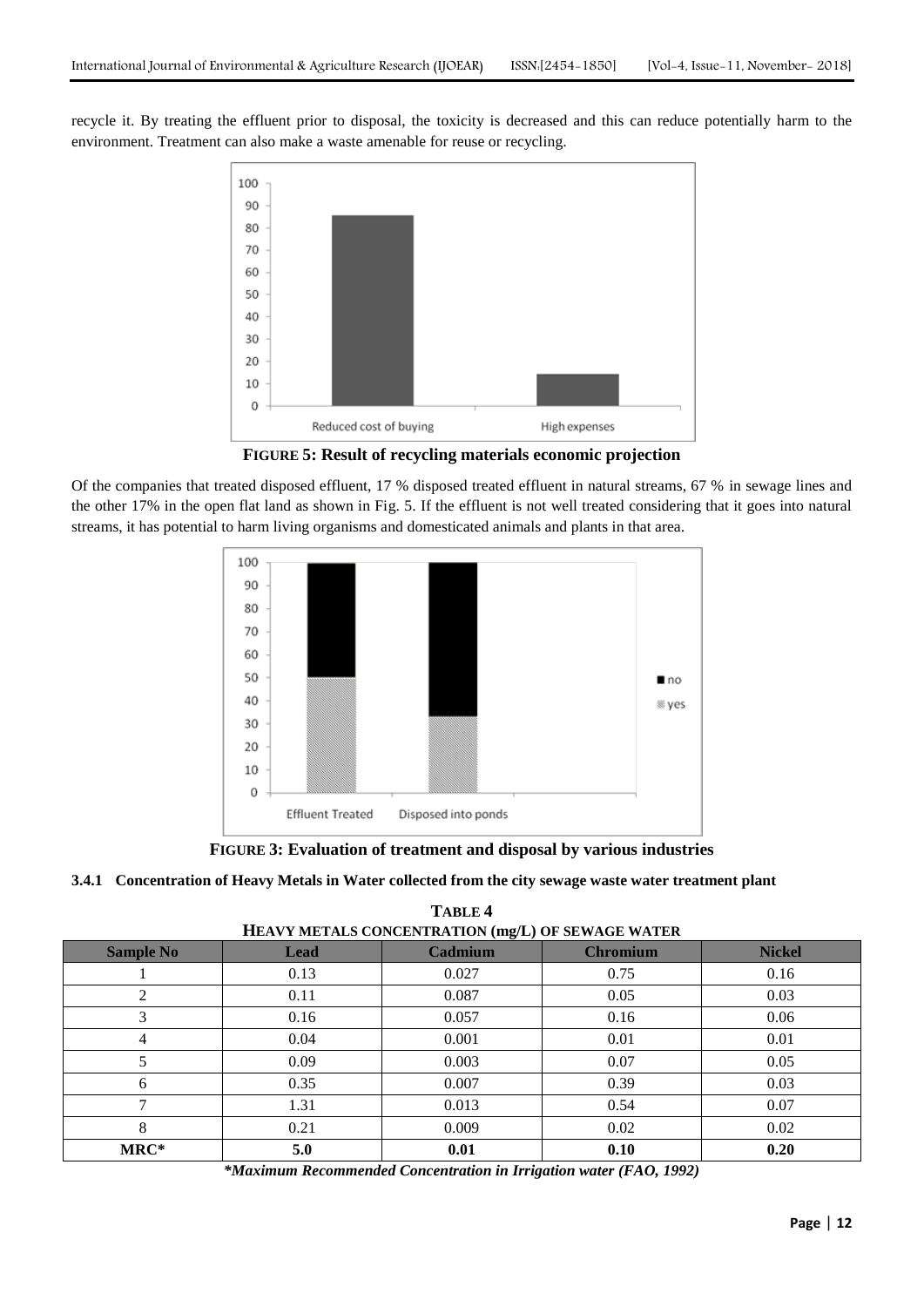Based on the fact that 33.3 % of the companies indicated that they flash their liquid waste through the drain where it will be taken to the city sewage waste water treatment plant, preliminary screening was conducted to quantify the heavy metals in treated sewage water collected from the city sewage waste water treatment plant using ICP-OES. The results were considered significant at  $P < 0.05$  levels. The heavy metals concentration ranges of sewage water are as shown in TABLE 4. The data showed that Pb concentration ranged from 0.04 to 1.31 mg/L. whereas, Cd concentration ranged from 0.001 to 0.087 mg/L. Cr concentration ranged from 0.01 to 0.75 mg/L and Ni concentration ranged from 0.01 to 0.16 mg/L. The data were classified into safe and unsafe classes for irrigation by using maximum permissible concentration (MRC) of FAO [18]. This data shows that, Pb concentrations did not exceed maximum permissible concentrations of 5.0 mg/l, whereas Cd and Cr concentrations exceeded the maximum allowable concentration of 0.01 mg/l and 0.1 mg/l in irrigation water respectively.

# **3.4.2 General perception of participants on waste management**

| DESCRIPTIVE STATISTICS FOR GENERAL PERCEPTION OUESTIONS                                     |    |                |                |             |                          |
|---------------------------------------------------------------------------------------------|----|----------------|----------------|-------------|--------------------------|
|                                                                                             | N  | <b>Minimum</b> | <b>Maximum</b> | <b>Mean</b> | Std.<br><b>Deviation</b> |
| Waste is separated into recyclable $\&$ non-recyclable before disposal                      | 12 |                | 4              | 2.67        | 1.073                    |
| Better to handle effluent by disposing it at water treat plant than<br>treat on site        | 11 | 1              | 4              | 2.18        | 1.328                    |
| In particular, type of raw material used reduce the difficulty of<br>waste disposal         | 12 | 1              | 4              | 3.17        | 1.115                    |
| There are special ways of disposing hazardous waste materials so<br>not to harm environment | 12 | 1              | 4              | 3.42        | .900                     |
| The company is currently doing something to minimize amount of<br>effluent disposal         | 12 | 1              | 4              | 3.17        | 1.030                    |
| There are waste materials in the company which other companies<br>can make use of           | 12 | 2              | 4              | 3.33        | .888                     |
| All employees are properly empowered with necessary skills of<br>disposing waste            | 12 | 1              | 4              | 3.08        | 1.084                    |
| The company flushes all its liquid waste in the city sewage system<br>line                  | 12 | 1              | 4              | 2.17        | 1.337                    |
| There are specific sites licensed to accept waste or effluent                               | 12 |                | 4              | 3.33        | .985                     |
| There are special legal requirements for transporting waste<br>generated by the company     | 12 |                | 4              | 3.25        | .965                     |
| The ways used by the company to dispose waste meet legal<br>requirement                     | 12 | 1              | 4              | 3.58        | .900                     |
| Company have difficulty in understanding some waste management<br>laws                      | 11 |                | 2              | 1.55        | .522                     |

| TABLE 5                                                        |
|----------------------------------------------------------------|
| <b>DESCRIPTIVE STATISTICS FOR GENERAL PERCEPTION QUESTIONS</b> |

Through the average mean of data analysis in TABLE 5, the general perceptions of the participants was that they are well aware of good waste management practices and were knowledgeable in the laws and standards associated with it. The perception study also showed that participants had knowledge on correct methods of waste disposal as they appreciate the need to separate waste and out-source relevant companies to deal with waste. In a study investigating motivating factors and barriers to recycling behaviour, it was found out that a lack of knowledge and a lack of personal salience and efficacy were barriers that interfered with the motivating effect of a person's sense of responsible action and conservation ethic [19]. Knowledge therefore can be considered the first step in realizing the cultural transformation that is necessary for waste management reforms. Thus based on the companies' awareness on waste management issues it is believed that they will have an internal sense of responsibility to engage in best waste management practices. Companies also perceived recycling waste material as a good practice and agreed that waste has to be separated into recyclable and non recyclable materials as evidenced by mean of 2.67 which suggest that a culture of waste segregation exists. Source separation is important in order to ensure the quality of the final recycled product. It must be noted though despite participants embracing the principles of reclycling, 50% of the companies showed that they do not recycle. This suggests that they could be barriers that exist such as lack of finances which need to be investigated. Companies are of the view that their waste materials can be useful to others companies shown by a mean of 3.33. Companies agreed that the type of raw material has an effect on the method of waste disposal shown by a mean of 3.17. All the companies have indicated that they regularly sensitise their workers about waste (mean 3.08).